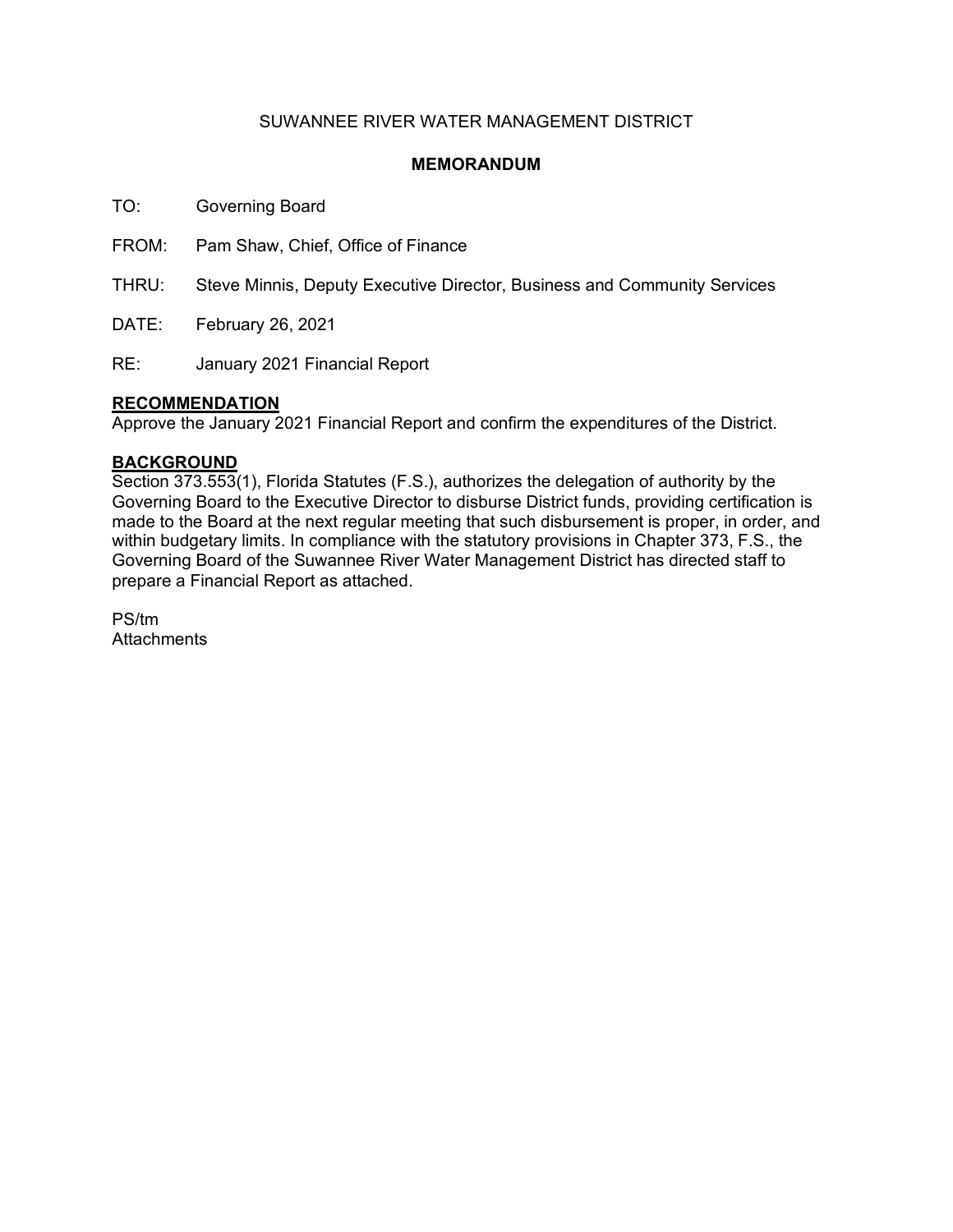# Suwannee River Water Management District Cash Report January 2021

| <b>Financial Institution/Account</b>       | <b>Monthly</b><br><b>Interest</b> | <b>Interest</b><br>Rate % | <b>Closing</b><br><b>Balance</b> |
|--------------------------------------------|-----------------------------------|---------------------------|----------------------------------|
| <b>First Federal Permit Fee</b>            | \$0.00                            |                           | \$20,844.91                      |
| <b>First Federal Accounts Payable</b>      | \$0.00                            |                           | \$35,000.00                      |
| <b>First Federal EFT Disbursements</b>     | \$0.00                            |                           | \$0.00                           |
| <b>First Federal Depository</b>            | \$49.44                           | 0.01%                     | \$966,208.15                     |
| Special Purpose Investment Account (SPIA)* | \$60,143.99                       | 1.57%                     | \$45,182,305.35                  |
| <b>TOTAL</b>                               | \$60,193.43                       |                           | \$46,204,358.41                  |

\*SPIA is part of the Florida Treasury Investment Pool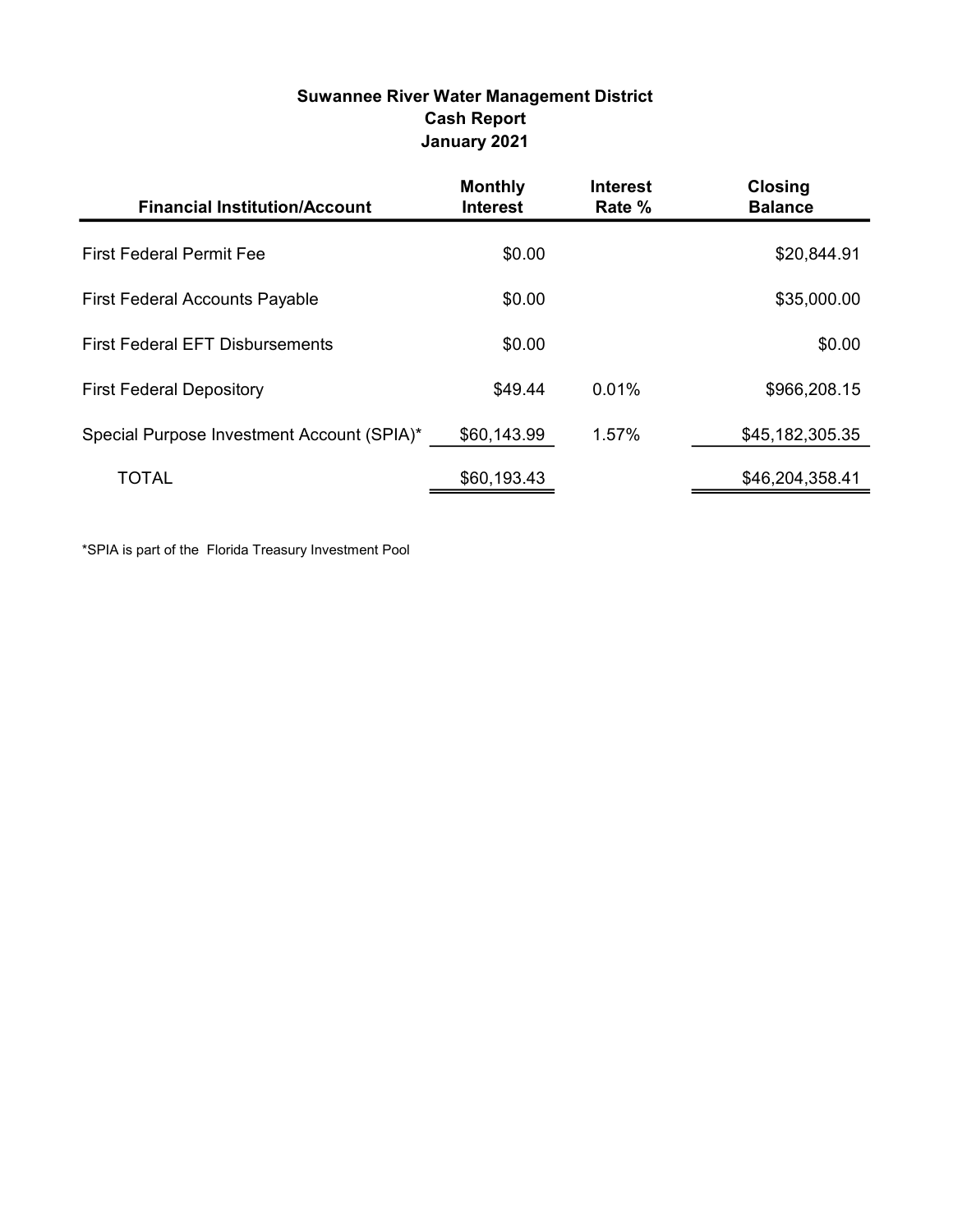#### **Suwannee River Water Management District Statement of Sources and Uses of Funds For the Month ending January 31, 2021 (Unaudited)**

|                                  | <b>Current</b><br><b>Budget</b> |      | <b>Actuals</b><br><b>Through</b><br>1/31/2021 |      | Variance<br>(Under)/Over<br><b>Budget</b> | <b>Actuals As A</b><br>% of Budget |
|----------------------------------|---------------------------------|------|-----------------------------------------------|------|-------------------------------------------|------------------------------------|
| <b>Sources</b>                   |                                 |      |                                               |      |                                           |                                    |
| \$<br>Ad Valorem Property Taxes  | 6,034,682                       | - \$ | 5,118,713 \$                                  |      | (915,969)                                 | 84.8%                              |
| Intergovernmental Revenues<br>\$ | 39,950,983                      | S    | 1,034,075                                     | \$   | (38,916,908)                              | 2.6%                               |
| \$<br>Interest on Invested Funds | 130.000                         | - \$ | 263,572 \$                                    |      | 133,572                                   | 202.7%                             |
| \$<br>License and Permit Fees    | 163,000                         | - \$ | 84,673                                        | - \$ | (78, 327)                                 | 51.9%                              |
| \$<br>Other                      | 1,000,000                       | S    | 418,792                                       | -\$  | (581, 208)                                | 41.9%                              |
| Fund Balance<br>\$               | 11.789.923                      | S    | 84,938                                        | \$   | (11, 704, 985)                            | 0.7%                               |
| <b>Total Sources</b><br>\$       | 59,068,588                      |      | 7,004,762                                     | S    | (52,063,826)                              | 11.9%                              |

|                                              |    | <b>Current</b> |      |                     |      |                |     | <b>Available</b> |           |                         |
|----------------------------------------------|----|----------------|------|---------------------|------|----------------|-----|------------------|-----------|-------------------------|
|                                              |    | <b>Budget</b>  |      | <b>Expenditures</b> |      | Encumbrances - |     | <b>Budget</b>    | %Expended | %Obligated <sup>3</sup> |
| <b>Uses</b>                                  |    |                |      |                     |      |                |     |                  |           |                         |
| Water Resources Planning and Monitoring      |    | 11.309.318     | - \$ | 1.285.424           |      | 3.846.035      |     | 6,177,859        | 11%       | 45%                     |
| Acquisition, Restoration and Public Works    | Œ  | 37.812.028     | - \$ | 1.016.228           |      | 24.162.983     |     | 12.632.817       | 3%        | 67%                     |
| Operation and Maintenance of Lands and Works | S. | 6.127.699      | - \$ | 706.872             |      | .449,651       |     | 3,971,176        | 12%       | 35%                     |
| Regulation                                   |    | 1,894,389      | - \$ | 494,547             |      | 56.084         |     | 1,343,758        | 26%       | 29%                     |
| Outreach                                     |    | 243.657        | - \$ | 35,690              | - 55 |                | จ   | 207.967          | 15%       | 15%                     |
| Management and Administration                |    | 1.681.497      | - \$ | 480.502             |      | 75.461         | \$. | 1.125.534        | 29%       | 33%                     |
| <b>Total Uses</b>                            |    | 59.068.588     |      | 4.019.263           |      | 29,590,213     |     | 25,459,111       | 7%        | 57%                     |

<sup>1</sup> Actual Fund Balance used is recorded at the end of the fiscal year. This amount represents Fund Balance used for the Agricultural and RIVER Cost-Share,

Regional Water Resource Development, and Project Effectiveness Metrics Programs.

 $2$  Encumbrances represent unexpended balances of open purchase orders and contracts.

 $^3$  Represents the sum of expenditures and encumbrances as a percentage of the available budget.

This financial statement is prepared as of January 31, 2021 and covers the interim period since the most recent audited financial statements.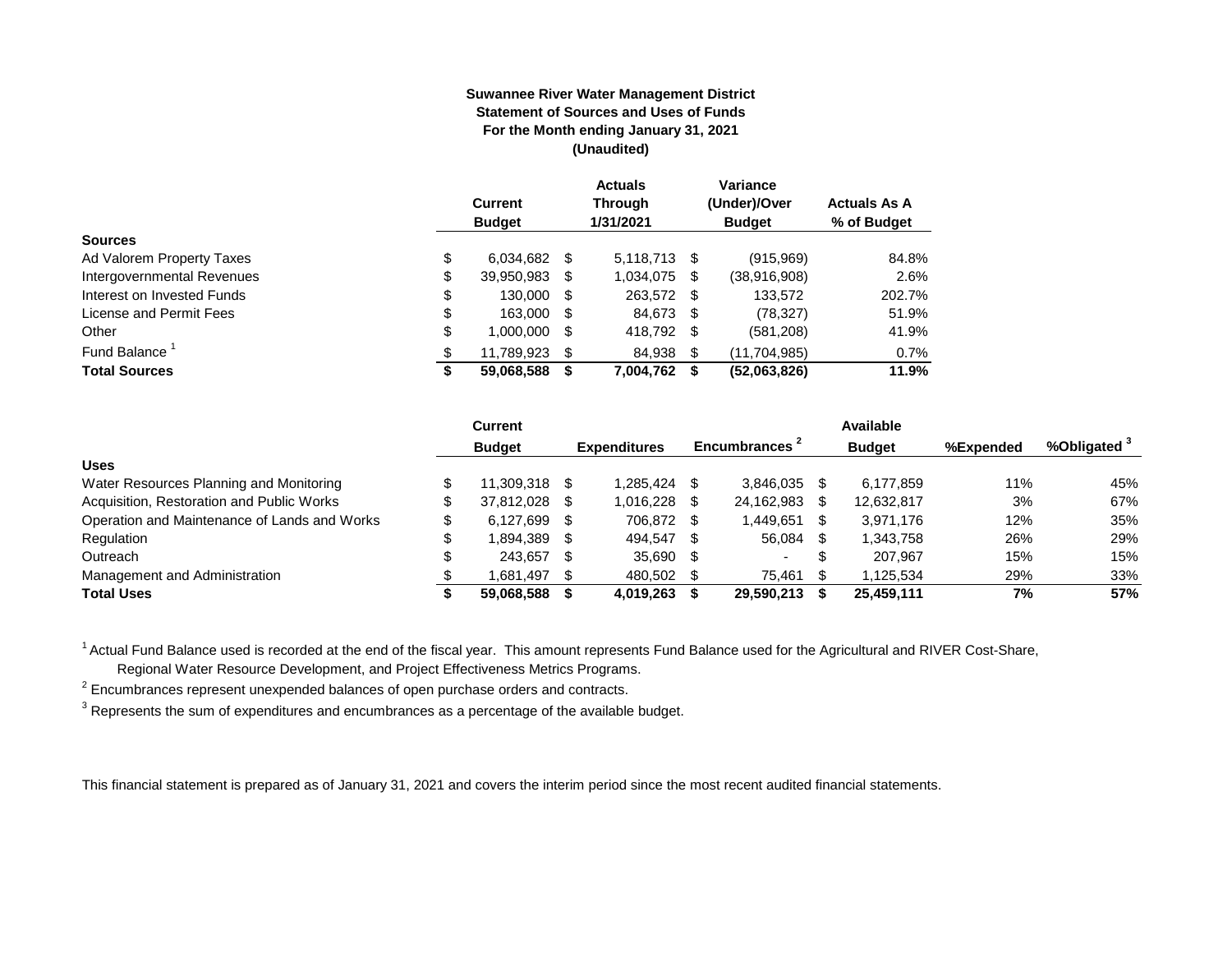# **STATEMENT OF ACTIVITY - REVENUE AND EXPENSE ROLLUP (UNAUDITED) SUWANNEE RIVER WATER MANAGEMENT DISTRICT**

**FOR 1/31/2021**

|                                                              | $Y-T-D$           |                    | <b>ANNUAL</b>        |
|--------------------------------------------------------------|-------------------|--------------------|----------------------|
|                                                              | <b>ACTUAL</b>     | <b>ENCUMBRANCE</b> | <b>BUDGET</b>        |
| <b>Report Recap -</b>                                        |                   |                    |                      |
| <b>REVENUES</b>                                              |                   |                    |                      |
| <b>DISTRICT REVENUES</b>                                     | 5,885,749<br>0    | 0                  | 7,327,682            |
| <b>LOCAL REVENUES</b><br><b>STATE REVENUES</b>               | 779,020           | 0<br>0             | 86,480<br>36,208,503 |
| <b>FEDERAL REVENUES</b>                                      | 255,055           | 0                  | 3,656,000            |
| FUND BALANCE UTILIZATION                                     | 84,938            | 0                  | 11,789,923           |
| <b>TOTAL REVENUES</b>                                        | 7,004,762         | 0                  | 59,068,588           |
| <b>EXPENDITURES</b>                                          |                   |                    |                      |
| SALARIES AND BENEFITS                                        | 1,941,833         | 0                  | 6,709,559            |
| CONTRACTUAL SERVICES                                         | 1,265,473         | 10,063,324         | 22,052,900           |
| OPERATING EXPENDITURES                                       | 288,006           | 113,124            | 1,810,700            |
| OPERATING CAPITAL OUTLAY                                     | 41,682            | 615,929            | 410,044              |
| FIXED CAPITAL OUTLAY                                         | 18,896            | 0                  | 5,077,000            |
| <b>INTERAGENCY EXPENDITURES</b><br><b>TOTAL EXPENDITURES</b> | 463,373           | 18,797,837         | 23,008,385           |
|                                                              | 4,019,263         | 29,590,214         | 59,068,588           |
| <b>EXCESS REVENUES OVER (UNDER) EXPENDITURES</b>             | 2,985,499         | (29, 590, 214)     | 0                    |
| <b>General Fund -</b>                                        |                   |                    |                      |
| <b>REVENUES</b>                                              |                   |                    |                      |
| <b>DISTRICT REVENUES</b>                                     | 5,389,893         | 0                  | 4,938,432            |
| <b>LOCAL REVENUES</b>                                        | 0                 | 0                  | 86,480               |
| <b>STATE REVENUES</b>                                        | 24,556            | 0                  | 2,740,000            |
| <b>FEDERAL REVENUES</b>                                      | 0                 | 0                  | 0                    |
| <b>FUND BALANCE UTILIZATION</b>                              | 0                 | 0                  | 1,866,522            |
| <b>TOTAL REVENUES</b>                                        | 5,414,449         | 0                  | 9,631,434            |
| <b>EXPENDITURES</b>                                          |                   |                    |                      |
| SALARIES AND BENEFITS                                        | 1,521,218         | 0                  | 5,181,595            |
| CONTRACTUAL SERVICES                                         | 136,357           | 653,006            | 2,074,290            |
| OPERATING EXPENDITURES                                       | 129,914           | 55,408             | 1,016,233            |
| OPERATING CAPITAL OUTLAY                                     | 23,215            | 0                  | 253,336              |
| FIXED CAPITAL OUTLAY<br><b>INTERAGENCY EXPENDITURES</b>      | 0<br>159,127      | 0<br>557,430       | 0<br>1,105,980       |
| <b>TOTAL EXPENDITURES</b>                                    | 1,969,831         | 1,265,844          | 9,631,434            |
| <b>EXCESS REVENUES OVER (UNDER) EXPENDITURES</b>             | 3,444,618         | (1, 265, 844)      | $\pmb{0}$            |
|                                                              |                   |                    |                      |
| <b>Land Management Operations -</b>                          |                   |                    |                      |
| <b>REVENUES</b>                                              |                   |                    |                      |
| <b>DISTRICT REVENUES</b>                                     | 366,268           | 0                  | 2,314,250            |
| <b>LOCAL REVENUES</b>                                        | 0                 | 0                  | 0                    |
| <b>STATE REVENUES</b>                                        | 0                 | 0                  | 2,290,119            |
| <b>FEDERAL REVENUES</b><br><b>FUND BALANCE UTILIZATION</b>   | 0<br>$\mathbf{0}$ | 0<br>0             | 40,000<br>2,020,330  |
| <b>TOTAL REVENUES</b>                                        | 366,268           | 0                  | 6,664,699            |
| <b>EXPENDITURES</b>                                          |                   |                    |                      |
| <b>SALARIES AND BENEFITS</b>                                 | 231,384           | 0                  | 786,979              |
| CONTRACTUAL SERVICES                                         | 315,415           | 1,318,115          | 3,328,610            |
| OPERATING EXPENDITURES                                       | 156,819           | 52,275             | 722,467              |
| OPERATING CAPITAL OUTLAY                                     | 3,202             | 0                  | 156,708              |
| FIXED CAPITAL OUTLAY                                         | 18,896            | 0                  | 977,000              |
| <b>INTERAGENCY EXPENDITURES</b>                              | 307               | 79,260             | 692,935              |
| <b>TOTAL EXPENDITURES</b>                                    | 726,023           | 1,449,650          | 6,664,699            |
| <b>EXCESS REVENUES OVER (UNDER) EXPENDITURES</b>             | $(359, 755)$ *    | (1,449,650)        | 0                    |

*\*To be reimbursed by Appropriations \**

GB - FUND REPORT New Classification FY21